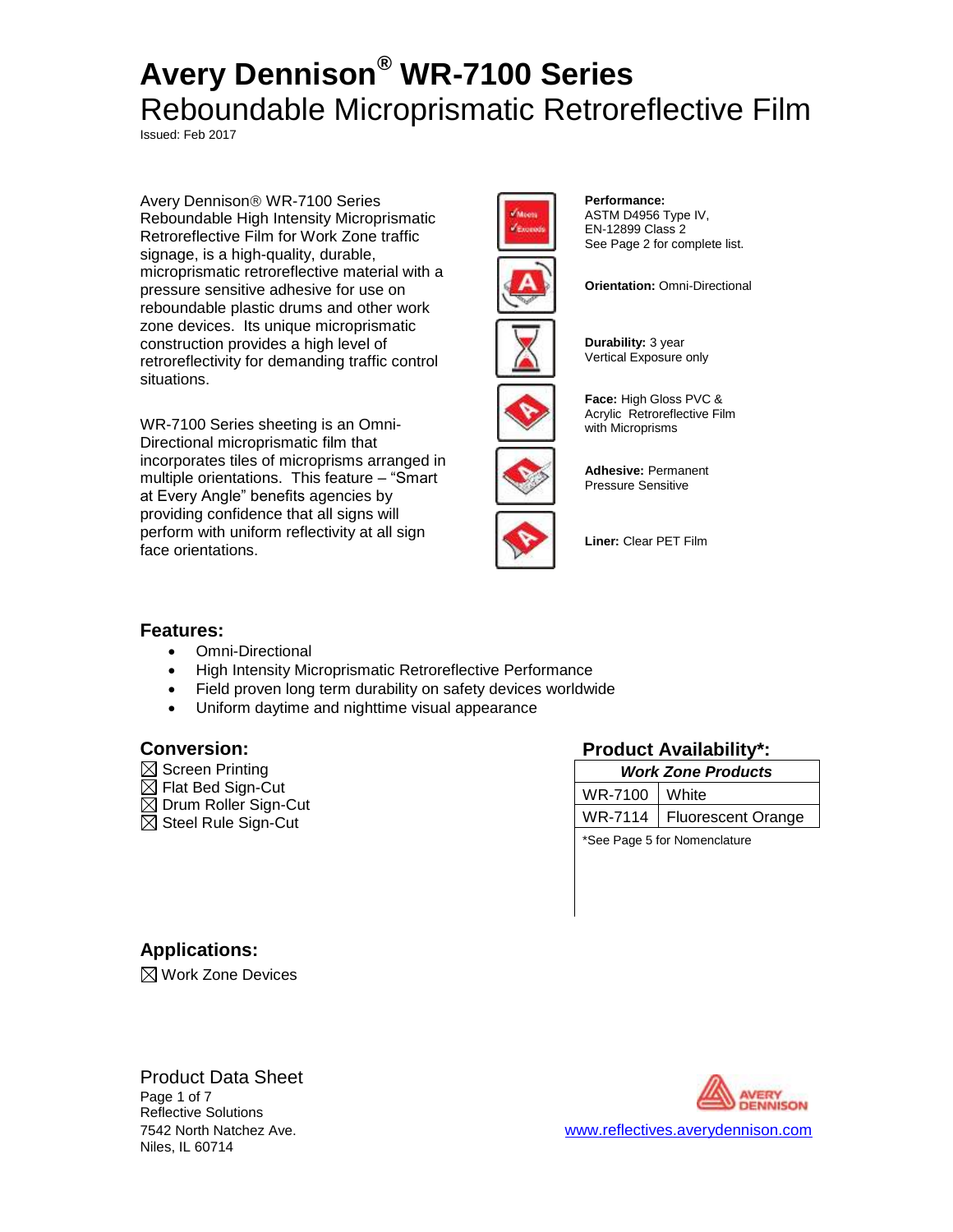Issued: Feb 2017

# **Retroreflectivity:**

### **Table A:**

| Min. coefficients of retroreflection $(R_A)^1$ per ASTM D4956 <sup>2</sup> Type IV |                           |                       |            |  |
|------------------------------------------------------------------------------------|---------------------------|-----------------------|------------|--|
| <b>Observation</b>                                                                 | Color                     | <b>Entrance Angle</b> |            |  |
| Angle                                                                              |                           | $-4^\circ$            | $30^\circ$ |  |
| $0.1^{\circ 3}$                                                                    | White                     | 500                   | 240        |  |
|                                                                                    | <b>Fluorescent Orange</b> | 150                   | 70         |  |
|                                                                                    |                           |                       |            |  |
| $0.2^\circ$                                                                        | White                     | 360                   | 170        |  |
|                                                                                    | <b>Fluorescent Orange</b> | 105                   | 50         |  |
|                                                                                    |                           |                       |            |  |
| $0.5^\circ$                                                                        | White                     | 150                   | 72         |  |
|                                                                                    | <b>Fluorescent Orange</b> | 45                    | 22         |  |

**Table B:**

*Min. coefficients of retroreflection (RA) <sup>1</sup> EN 12988RA2*

| $\alpha$<br><b>Observation</b> | Color                     |            | $\beta$ 1 ( $\beta$ 2=0°) Entrance<br><b>Angle</b> |             |
|--------------------------------|---------------------------|------------|----------------------------------------------------|-------------|
| Angle                          |                           | $+5^\circ$ | $+30^\circ$                                        | $+40^\circ$ |
| 12'                            | White                     | 250        | 150                                                | 110         |
|                                | <b>Fluorescent Orange</b> | 75         | 45                                                 | 33          |
|                                |                           |            |                                                    |             |
| 20'                            | White                     | 180        | 100                                                | 95          |
|                                | <b>Fluorescent Orange</b> | 54         | 30                                                 | 28.5        |
|                                |                           |            |                                                    |             |
| 2°                             | White                     | 5          | 2.5                                                | 1.5         |
|                                | <b>Fluorescent Orange</b> | 1.5        |                                                    |             |

WR-7100 Series sheeting **exceeds** all values listed in **Table A** and **Table B.**

WR-7100 Series sheeting also **exceeds** the current applicable requirements for the following specifications:

| ASTM D4956       | International               |
|------------------|-----------------------------|
| AASHTO M268      | USA                         |
| <b>CUAP</b>      | FU                          |
| GB/T 18833       | China                       |
| N-CMT-5-03-001   | Mexico                      |
| UNF 135340       | Spain                       |
| NF XP98520       | France                      |
| <b>BSI 8408</b>  | UΚ                          |
| <b>UNI 11122</b> | Italy                       |
| <b>JIS Z9117</b> | Japan                       |
| SANS 1519-1      | South Africa                |
| AS/NZS 1906.1    | Australia<br>New<br>Zealand |
| ABNT NBR 14644   | <b>Brazil</b>               |
| <b>IRAM 3952</b> | Argentina                   |

Avery Dennison suggests you obtain the current requirements from your local agency and ensure product conformance with such requirements. Your Avery Dennison Representative can assist you in this regard.

 ${}^{1}R_{A} =$ candelas per foot-candle per square foot (cd/fc/ft<sup>2</sup>) OR Candelas per lux per square meter  $(cd$ /x/m<sup>2</sup>)

 $2^2$  Measured according to ASTM E810

 $3$  Note that 0.1 $^{\circ}$  Observation angle is a "supplemental Requirement" in ASTM D4956. It represents long highway viewing distances of about 900 ft (275 Meters) and greater.

Product Data Sheet Page 2 of 7 Reflective Solutions Niles, IL 60714

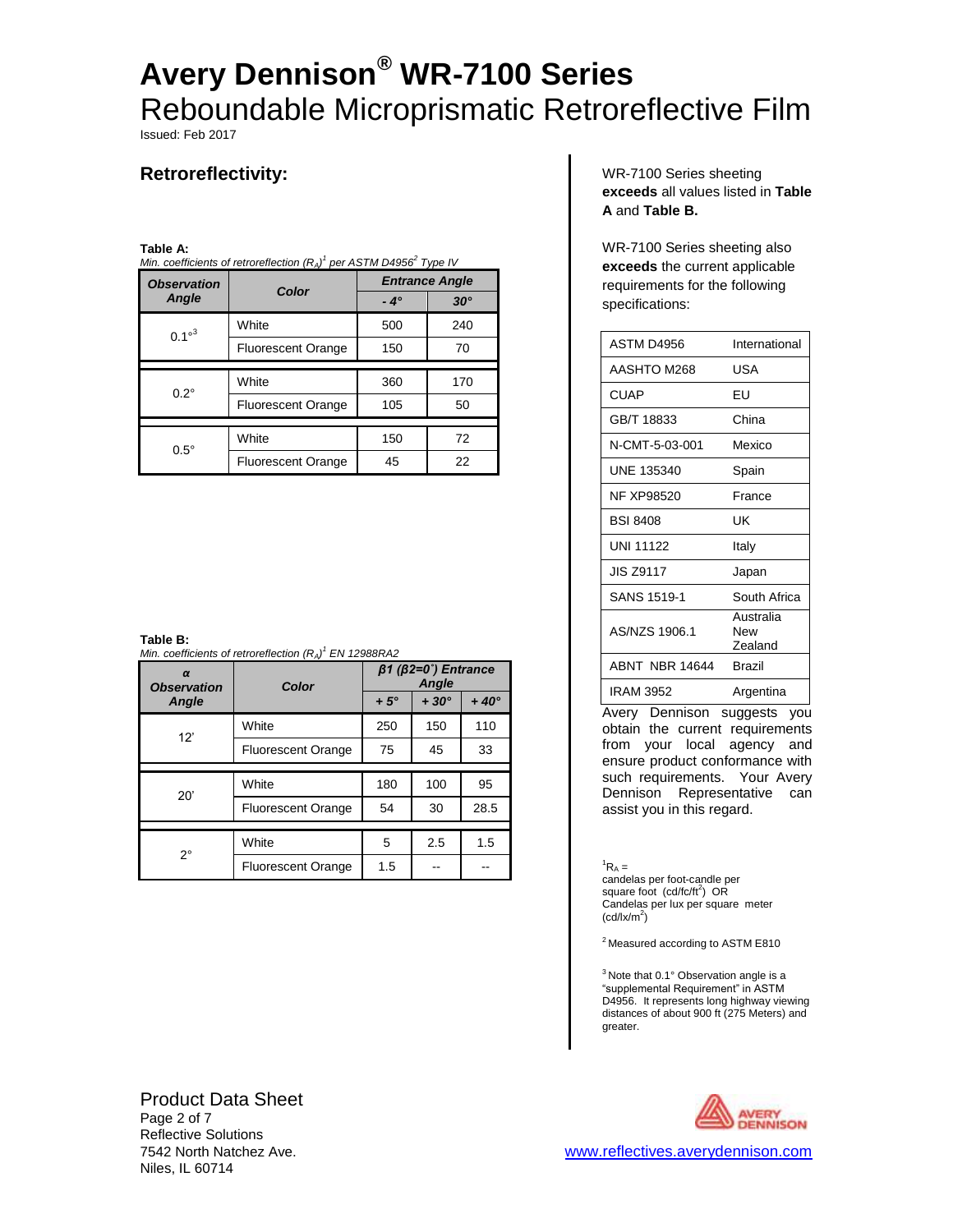Issued: Feb 2017

# **Colors and Specification Limits:**

#### **Figure A: Daytime Color**



### **Figure B: Nighttime Color**



Product Data Sheet Page 3 of 7 Reflective Solutions Niles, IL 60714

WR-7100 Series sheeting **meets** the current daytime and nighttime color requirements for ASTM D4956 and CUAP as well as all standards listed on Page 2.

### **Chromaticity Coordinate Limits**

**Figures A & B** show the four pairs of chromaticity coordinates from ASTM D4956 and EN 12889 on the color grid.

### **Daytime Color**

The four pairs of chromaticity coordinates in **Figure A**  determine the acceptable color in terms of the CIE 1931 Standard Colorimetric System measured with Standard Illuminant D65 and CIE Publication no. 15 using CIE Standard Illuminant D65 and CIE 45/0 geometry.Luminance factor shall comply with table in **Figure A.**

*Note*: The saturation limit of green and blue may extend to the border of the CIE chromaticity

locus for spectral colors

### **Nighttime Color**

The four pairs of chromaticity coordinates in **Figure B**  determine the acceptable color measured using CIE Illuminant A, observation angle of 0.33 degrees, entrance angle of +5 degrees, source and receiver apertures not to exceed 10 minutes of arc, and CIE 1930 (2 degree) standard observer per ASTM D4956.

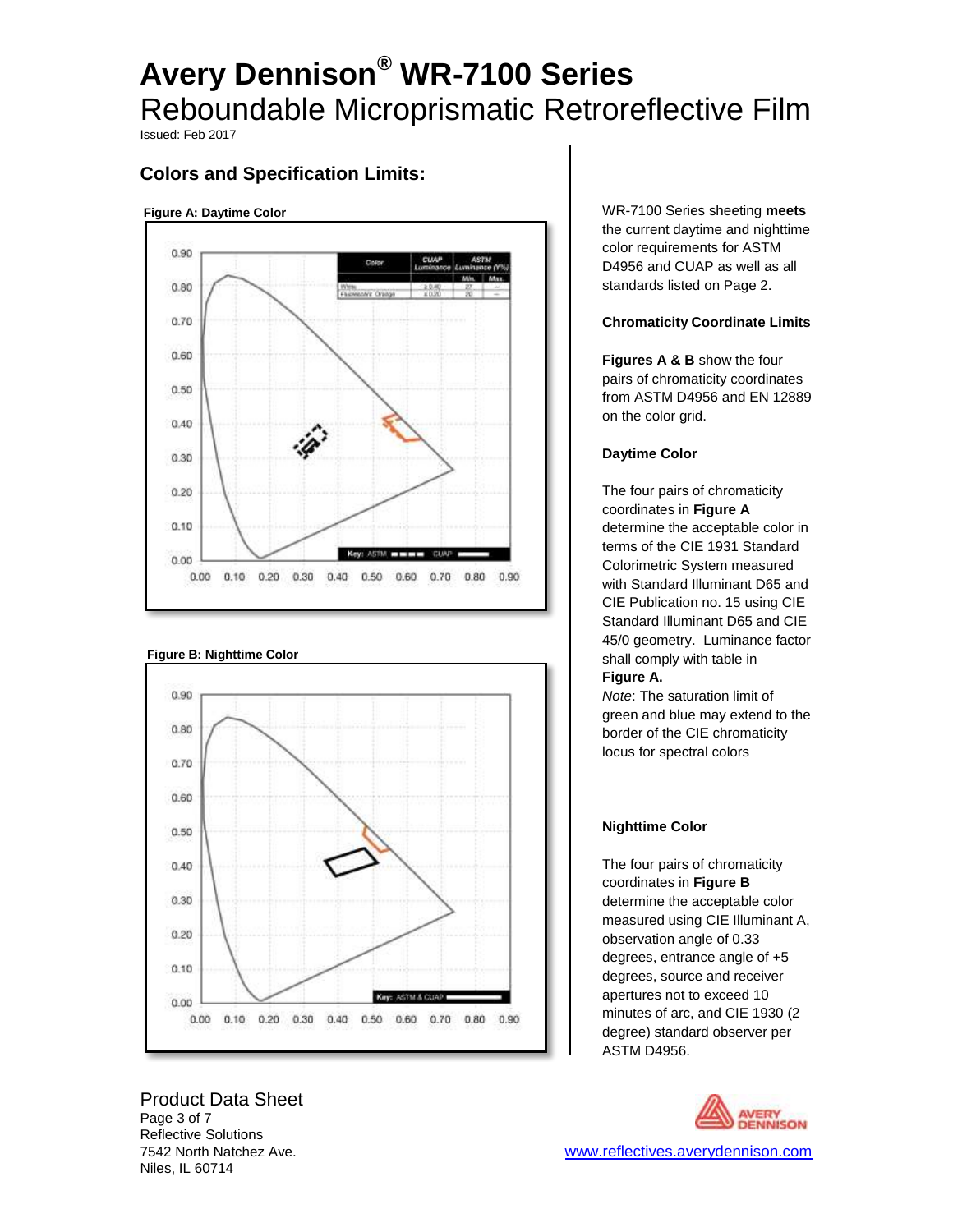Issued: Feb 2017

# **Sheeting Orientation:**

The American Association of State Highway Transportation Officials (AASHTO) has recognized that some retroreflective films are rotationally (orientation) sensitive. Because this impacts sign luminance, AASHTO has defined a specification to measure orientation performance. **Figure C** shows how the orientation sensitivity is measured. In order for a film to be considered rotationally insensitive the average percent difference (shown in **Figure C**) must be less than or equal to 20%.



When measured for orientation sensitivity as described in AASHTO M 268-10, all Avery Dennison sheeting, both beaded and prismatic, **pass** the specification as **rotationally insensitive**. Therefore no special identification marks or other features (such as a datum mark, or distinctive seal pattern) are required to denote optimum orientation for sheeting. Because the user can expect visual uniformity regardless of orientation, no costly and cumbersome fabrication techniques are required to orient sheets, cut sign legend or border tape during sign fabrication.

Specifying agencies and sign fabricators are cautioned that some retroreflective sheetings, even of the same ASTM "Type" may not provide consistent luminance for desired night visibility if the sheeting is not applied in the optimal, or in uniform orientation. Agencies and fabricators should be aware of this concern and discuss the potential effects of rotation on luminance of specific sheetings with their material supplier before beginning installation and/or fabrication.

### Product Data Sheet

Page 4 of 7 Reflective Solutions 7542 North Natchez Ave. [www.reflectives.averydennison.com](http://www.reflectives.averydennison.com/) Niles, IL 60714

WR-7100 Series sheeting is Omni-Directional and **passes** the AASTHO specification as being **rotationally insensitive.**

Retroreflectivity R<sub>A</sub> values taken per ASTM E810 0.5˚ Observation angle and -4˚ or 5˚ Entrance angle

As a datum for laboratory measurements  $R_0$  is identified in the crossweb direction.

*Watermark\*:* WR-7100 Series does not have a watermark, but can be identified by a shell pattern.

**\***May vary by region.

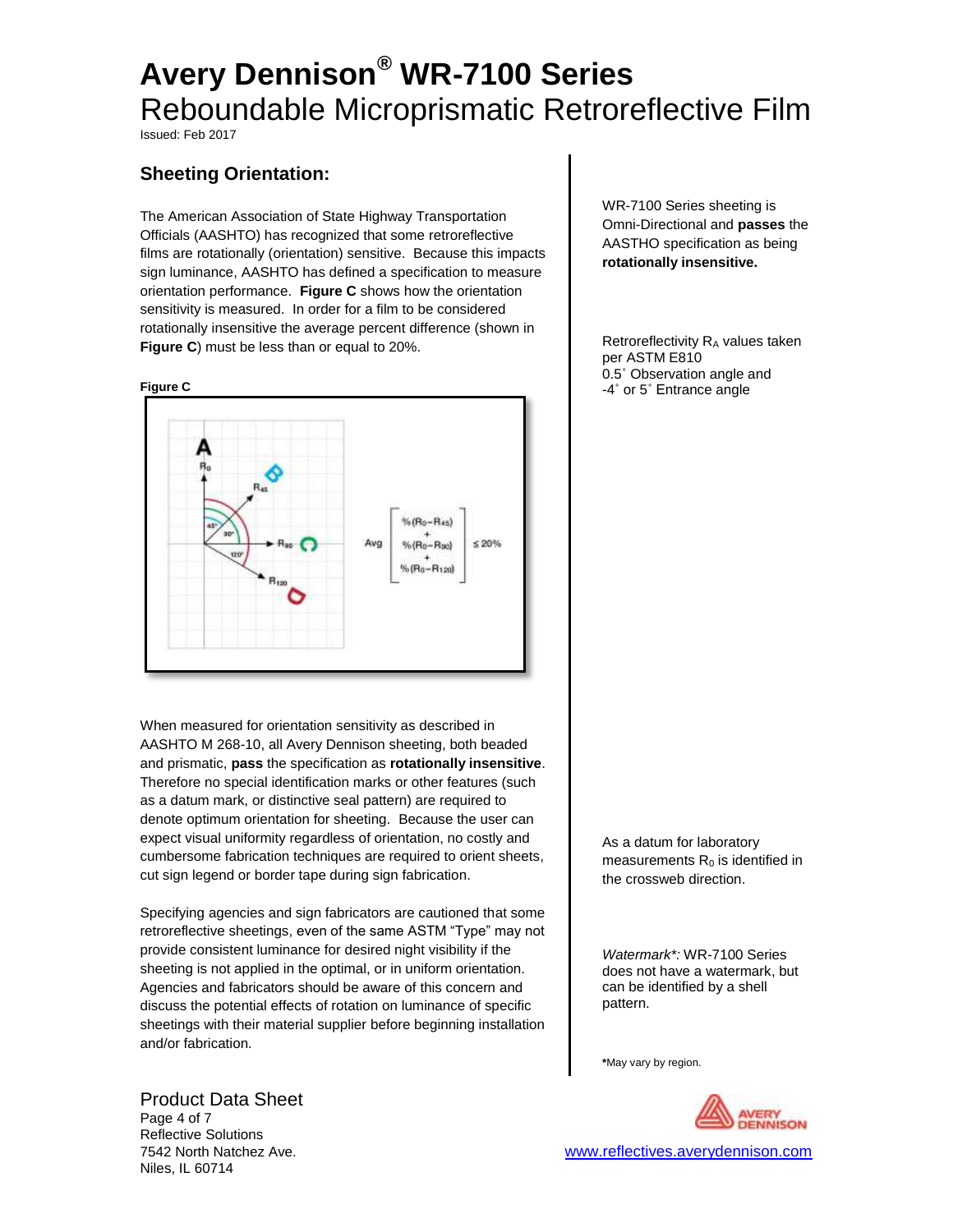Issued: Feb 2017

## **Nomenclature:**



† OmniCube is the exception and leads with the number 11

| <b>Initial Letter</b>                                 | Application                       | Durability* |  |
|-------------------------------------------------------|-----------------------------------|-------------|--|
|                                                       | <b>Traffic/Permanent Sheeting</b> | 10 year     |  |
| W                                                     | Work Zone Sheeting                | 3 year      |  |
| <b>WR</b>                                             | Work Zone Reboundable             | 3 year      |  |
| * See your local representative for complete details. |                                   |             |  |

| <b>SANAS</b> | 7100 |
|--------------|------|
|              |      |

| 2 <sup>nd</sup> Number | Substrate                                         |  |
|------------------------|---------------------------------------------------|--|
|                        | Pressure Sensitive for Plastic Substrates         |  |
|                        | Pressure Sensitive for Wood Substrates            |  |
|                        | <b>Pressure Sensitive for Aluminum Substrates</b> |  |

| 3rd & 4 <sup>th</sup> Numbers | Color                                 |
|-------------------------------|---------------------------------------|
| 00                            | White                                 |
| 01                            | Yellow                                |
| 04                            | Orange                                |
| 05                            | Blue                                  |
| 07                            | Green                                 |
| 08                            | Red                                   |
| 09                            | <b>Brown</b>                          |
| 11                            | <b>Fluorescent Yellow</b>             |
| 13                            | Fluorescent Yellow-Green              |
| 14                            | <b>Fluorescent Orange</b>             |
| 42                            | 4" LEFT Orange Pre-Striped Barricade  |
| 43                            | 4" RIGHT Orange Pre-Striped Barricade |
| 44                            | 6" LEFT Orange Pre-Striped Barricade  |
| 45                            | 6" RIGHT Orange Pre-Striped Barricade |

† OmniCube is the exception and leads with the number 11

Product Data Sheet Page 5 of 7 Reflective Solutions Niles, IL 60714

#### **WARRANTY**

Avery Dennison WR-7100 microprismatic reflective sheeting ("Product(s)") are warranted to be free from defects in material and workmanship for one (1) year from date of purchase (or the period stated on the specific product information literature in effect at time of delivery, if longer). It is expressly agreed and understood that Avery Dennison's sole obligation and Purchaser's exclusive remedy under this warranty, under any other warranty, express or implied, or otherwise, shall be limited to repair or replacement of defective Product without charge at Avery Dennison's plant or at the location of Product (at Avery Dennison's election), or in the event replacement or repairs is not commercially practical, to Avery Dennison's issuing Purchaser a credit reasonable in light of the defect in the Product*.*

#### CONDITIONS.

This warranty shall be effective only if all of the following conditions are met:

Fabrication and/or installation must occur within one (1) year from the date of purchase.

The failure must have resulted solely from a manufacturing defect or deterioration of the Product due to natural causes under the Performance Warranty. Without limiting the generality of the foregoing, there is no warranty for the failure of the sheeting due to improper sign fabrication, storage, handling, installation, maintenance, failure of the sign substrate, vandalism or mischief. Slight color fading, cracking, chalking, edge lifting, or slight reduction in gloss or reflectivity will not materially detract from appearance and does not constitute a breach of warranty.

Avery Dennison has published instructional bulletins pertaining to the storage, handling, and cleaning of<br>Product, approved substrates, and application<br>procedures (collectively, the "Procedures"). The<br>Product must have been processed and applied to<br>blank, clean material in a Procedures, as such may be amended from time to time. Avery Dennison reserves the right to reject any warranty claim where the fabricator or installer cannot satisfactorily prove or demonstrate that the Avery Dennison procedures were utilized. The date of installation, warranty registration, and claim procedures established by Avery Dennison must be followed, and failure to follow such procedures shall void this<br>warranty. Replacement Product carries only the<br>unexpired warranty portion of the Product it replaces.<br>The Product must be properly stored and applied within<br>the shelf-life other material product data sheets.

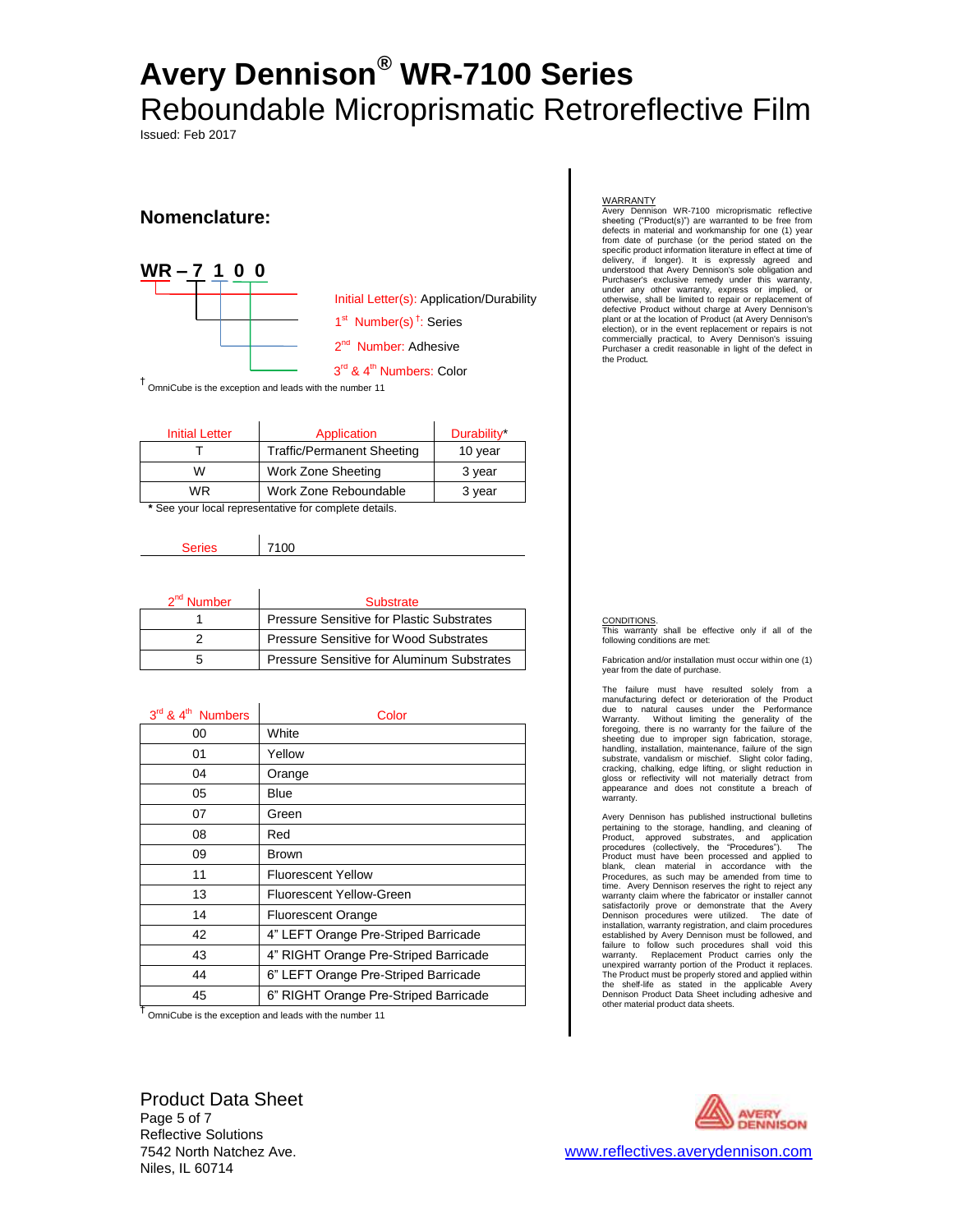Issued: Feb 2017

## **Characteristics:**

| <b>Property</b>                 | Value                                                                                                                                                                  | <i><b>Instructional</b></i><br><b>Bulletins</b> |
|---------------------------------|------------------------------------------------------------------------------------------------------------------------------------------------------------------------|-------------------------------------------------|
| Shelf-I ife                     | 1 year from date of purchase<br>when stored at the following<br>conditions:<br>65°-75°F (18°-24°C) and 50%<br>$+5%$ R.H.                                               | #8.00                                           |
| <b>Typical film</b><br>Caliper  | $16.5 - 17.5$ mils<br>$(419 - 445\mu)$                                                                                                                                 | <b>NA</b>                                       |
| Min. Application<br>Temperature | $65^{\circ}$ F<br>(18° C)                                                                                                                                              | #8.10                                           |
| Service<br>Temperature          | $-10^{\circ}$ F to $+150^{\circ}$ F<br>$(-23^{\circ}C \text{ to } +65^{\circ}C)$                                                                                       | #8.00                                           |
| <b>Screen Printing</b>          | Long term durability of screen<br>printing in combination with<br>WR-7100 Series sheeting is<br>warranted when used with<br>approved inks and overlays.<br>See Page 7. | #8.30<br>#8.55                                  |

#### ADDITIONAL LIMITATIONS

**Unintended Use:** This warranty only applies to Product that is used by professional converters and installers for the defined end uses and in the combinations described in the applicable Avery Dennison Product Data Sheets and Instructional Bulletins. For any other use, the user is responsible for determining the suitability of the Product, and for any and all risk or liability associated with that use or application, and the user agrees to indemnify, defend and hold harmless Avery Dennison for any claims, losses, damages, judgments, expenses and/or expenses, including attorneys fees, resulting from such use or application. This warranty is expressly conditioned on the Product being processed by professional converters or installers in accordance with the Avery Dennison recommended written processing instructions, and being applied to properly prepared surfaces and cleaned and maintained in accordance with recommended Avery Dennison procedures. It is the converters, installers or other users responsibility to perform incoming raw material quality inspections, to assure proper surface preparation and that approved application procedures are followed, to retain converted samples, and to immediately cease using and notify Avery Dennison and/or its authorized agent or distributor of any Product, Materials and/or finished Product discovered to be (or reasonably capable of being discovered to be) defective.

**Misuse and Force Majeure:** Avery Dennison has no obligations or liability under this warranty with respect to Product that has been altered, modified, damaged, misused, abused, subject to accident, neglected or otherwise mishandled or improperly processed or installed. Product is not warranted against premature failure caused by chemical, environmental or mechanical means such as, but not limited to, vandalism, cleaning solutions, paints, solvents, moisture, temperature, mechanical washing equipment, engine fuel spills, engine exhaust, steam, organic solvents or other spilled chemicals pollutants, including industrial and volcanic ash. Damage from fire, structural failure, lightning, accidents, and other force majeure events are not covered by this warranty.

**Third Party Product:** Avery Dennison assumes no responsibility for any injury, loss or damage arising out of the use of a product that is not of our manufacture. Where installer or converter uses or reference is made to a commercially available product, made by another manufacturer, it shall be the responsibility of the user, installer or converter to ascertain the precautionary measures for its use outlined by the manufacturer.

The remedies provided under this warranty are exclusive. In no event shall Avery Dennison be responsible for any direct, indirect, incidental or consequential damages or specific relief whether foreseeable or not, caused by defects in such Product, whether such damage occurs or is discovered before or after replacement or credit, and whether or not such damage is caused by Avery Dennison's negligence. In no event shall Avery Dennison's liability hereunder exceed the remedies specifically set forth in this warranty. Avery Dennison's liability shall be limited, at Avery Dennison's option, to the purchase price, replacement of the defective Product and in some cases when authorized by Avery Dennison the repair and replacement of the defective Product.

THIS WARRANTY IS GIVEN IN LIEU OF ALL<br>OTHERS. ANY AND ALL OTHER WARRANTIES,<br>WHETHER EXPRESS OR IMPLIED, INCLUDING<br>IMPLIED WARRANTIES OF MERCHANTABILITY<br>AND FITNESS FOR A PARTICULAR PURPOSE,<br>ARE HEREBY DISCLAIMED. NO WAUER, **THE FOREGOING CONDITIONS SHALL BE VALID UNLESS MADE IN WRITING AND MANUALLY SIGNED BY AN OFFICER OF AVERY DENNISON.**

Product Data Sheet Page 6 of 7 Reflective Solutions Niles, IL 60714